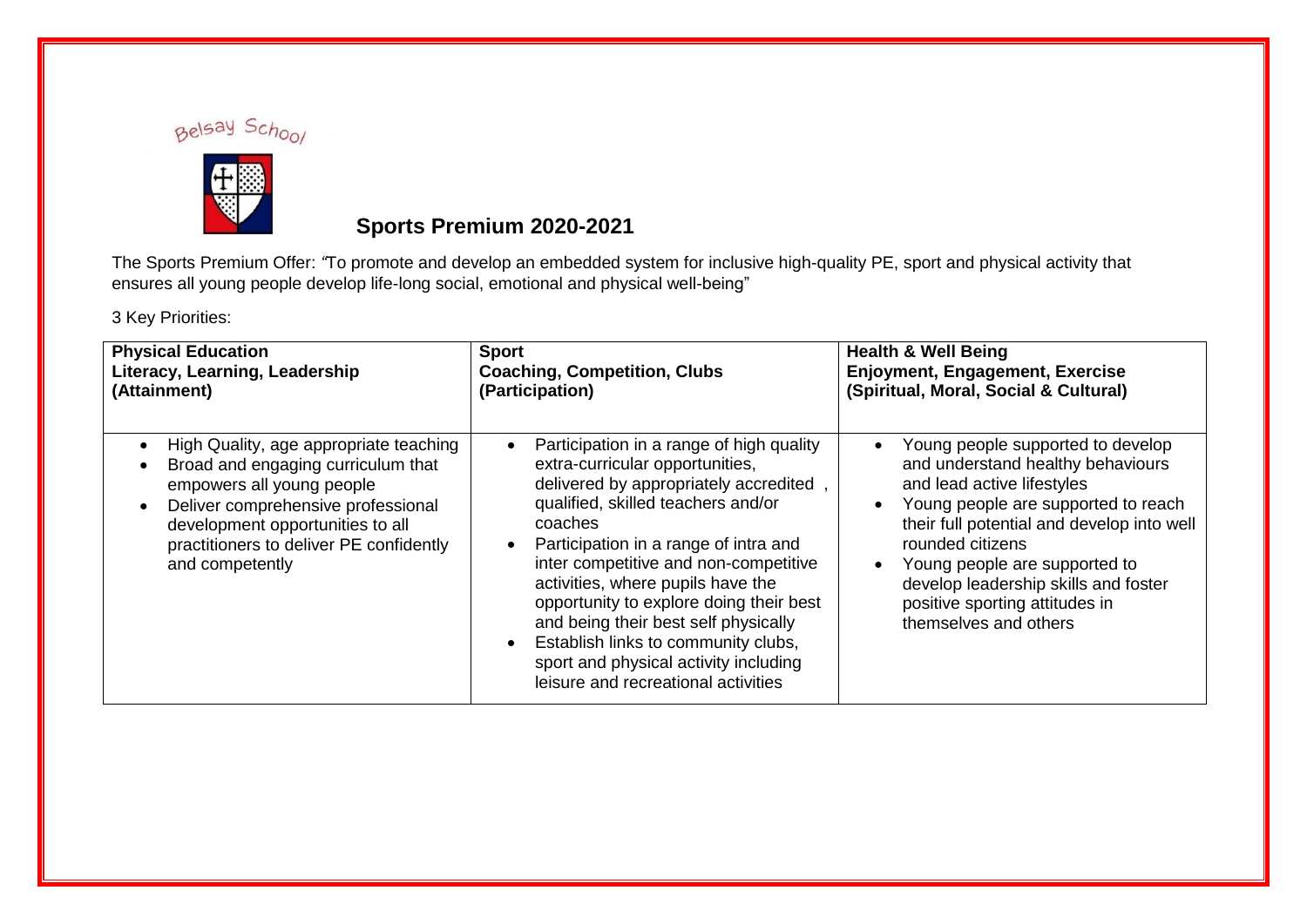Belsay School will receive £16,740 Sports Premium in 2021-2022.